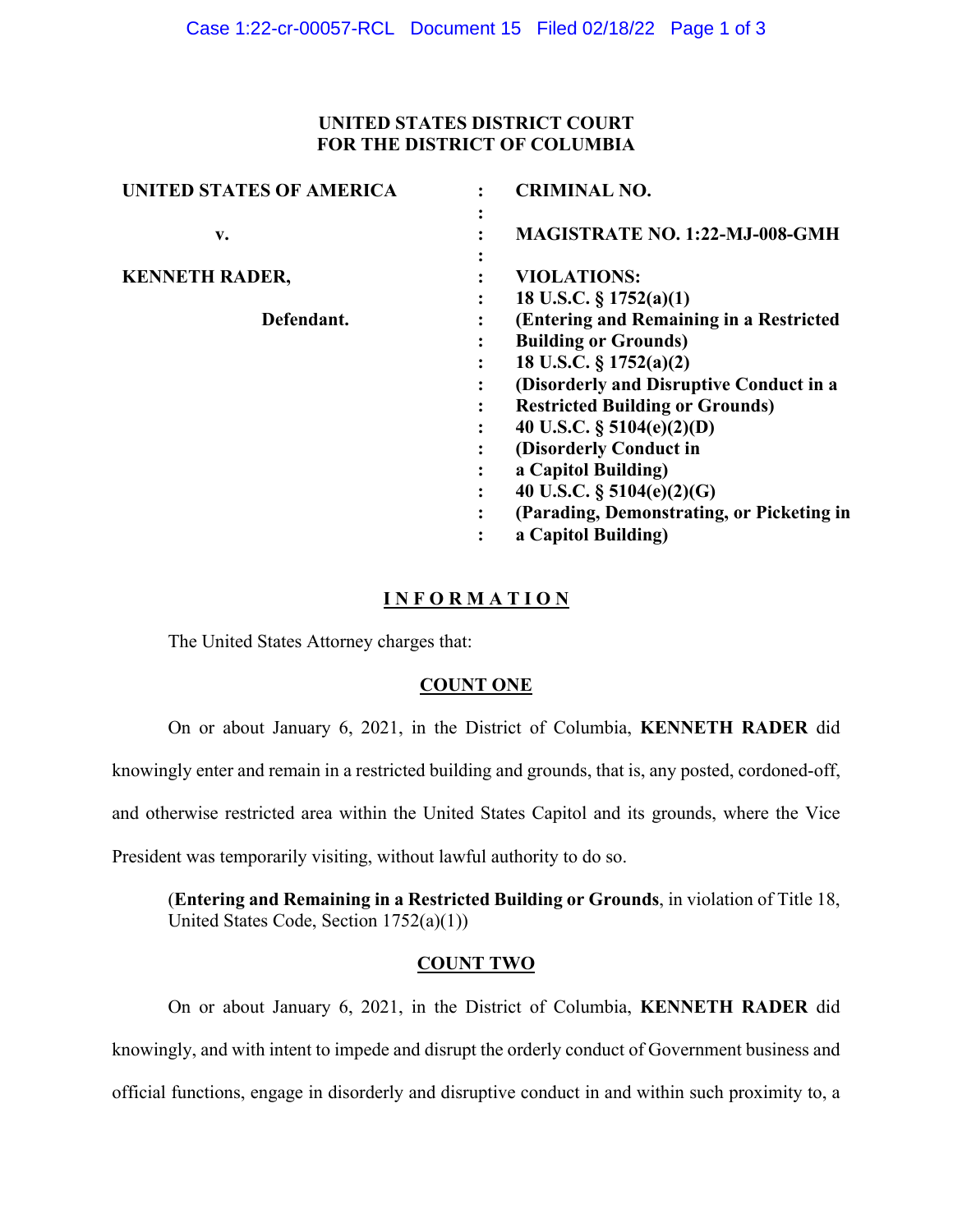#### Case 1:22-cr-00057-RCL Document 15 Filed 02/18/22 Page 2 of 3

restricted building and grounds, that is, any posted, cordoned-off, and otherwise restricted area within the United States Capitol and its grounds, where the Vice President was temporarily visiting, when and so that such conduct did in fact impede and disrupt the orderly conduct of Government business and official functions.

(**Disorderly and Disruptive Conduct in a Restricted Building or Grounds**, in violation of Title 18, United States Code, Section 1752(a)(2))

## **COUNT THREE**

On or about January 6, 2021, in the District of Columbia, **KENNETH RADER** willfully and knowingly engaged in disorderly and disruptive conduct within the United States Capitol Grounds and in any of the Capitol Buildings with the intent to impede, disrupt, and disturb the orderly conduct of a session of Congress and either House of Congress, and the orderly conduct in that building of a hearing before or any deliberation of, a committee of Congress or either House of Congress.

(**Disorderly Conduct in a Capitol Building**, in violation of Title 40, United States Code, Section 5104(e)(2)(D))